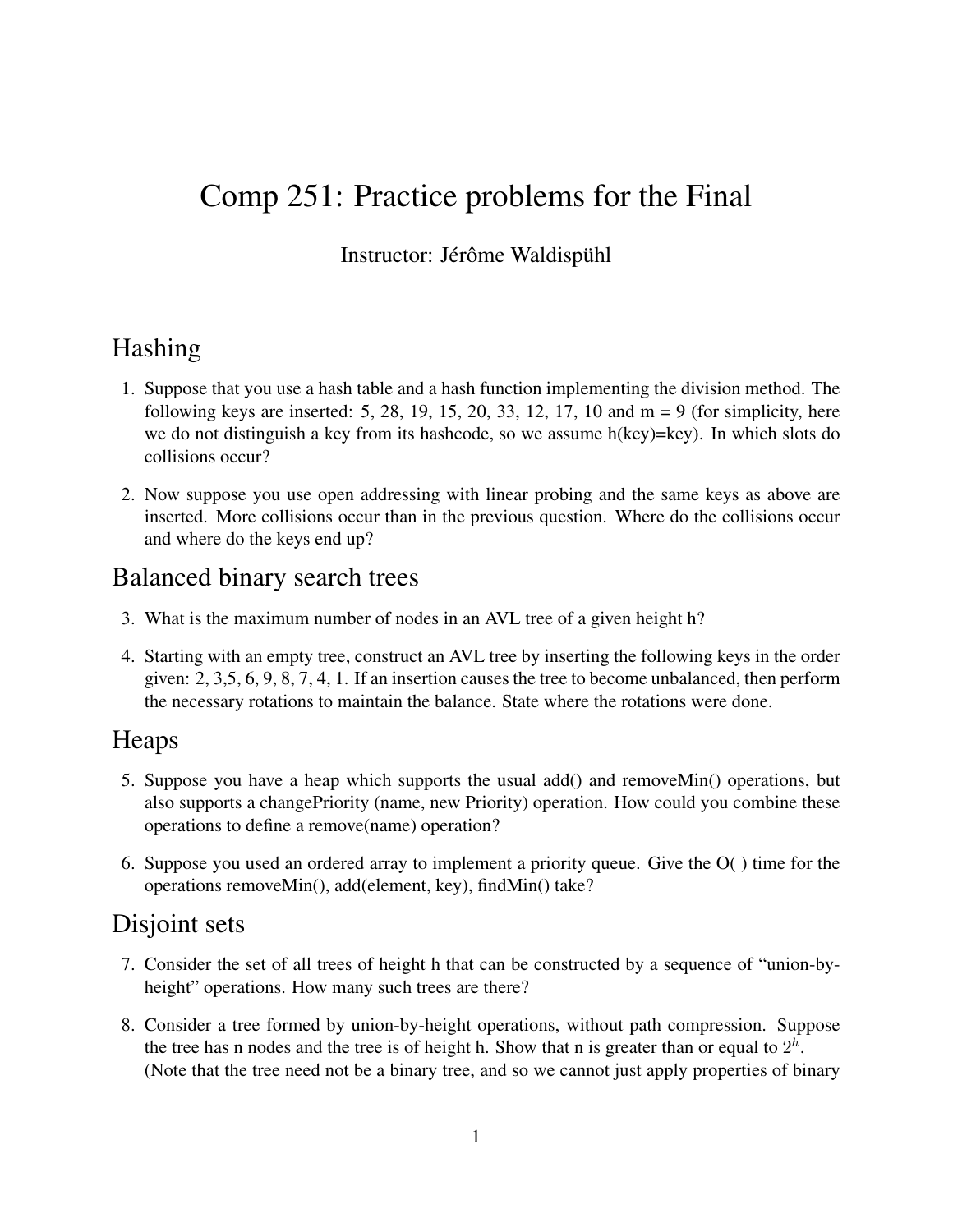trees to this problem. Indeed, for binary trees of height h, we can only say that the number of nodes at most  $2^{h+1} - 1$ , which is looser than the bound stated in the question.)

## Minimum spanning-trees

- 9. Prove that for any weighted undirected graph such that the weights are distinct (no two edges have the same weight), the minimal spanning tree is unique.
- 10. If a connected undirected graph has n vertices, then any spanning tree has n-1 edges.
- 11. Consider the flow graph below. Apply the Kruskal algorithm to calculate the minimum spanning tree.



## Single-source shortest paths

- 12. In breadth first search, each vertex has a "visited" field which is set to true before the vertex is put in the queue. What happens if BFS instead sets the visited field to true when the vertex is removed from the queue? Does the algorithm still work? Does it run just as fast? What if we want to find the shortest path between every pair of vertices in the graph ?
- 13. Dijkstra's algorithm assumes the edges have non-negative weights. (Where does this come up in the proof of correctness?) But suppose we have a graph with some negative weights, and let edge e be such that cost(e) is the smallest (most negative). Consider a new graph in which we add cost(e) to all the edge weights, thus making all weights in the new graph nonnegative. Now the conditions hold for Dijkstra to find the shortest paths, so we could now run Dijkstra. Is this a valid way to solve for shortest paths in the case that some edges have negative weights? Justify your answer.
- 14. Consider the flow graph below. Apply the Dijkstra's algorithm to calculate the shortest paths from s.

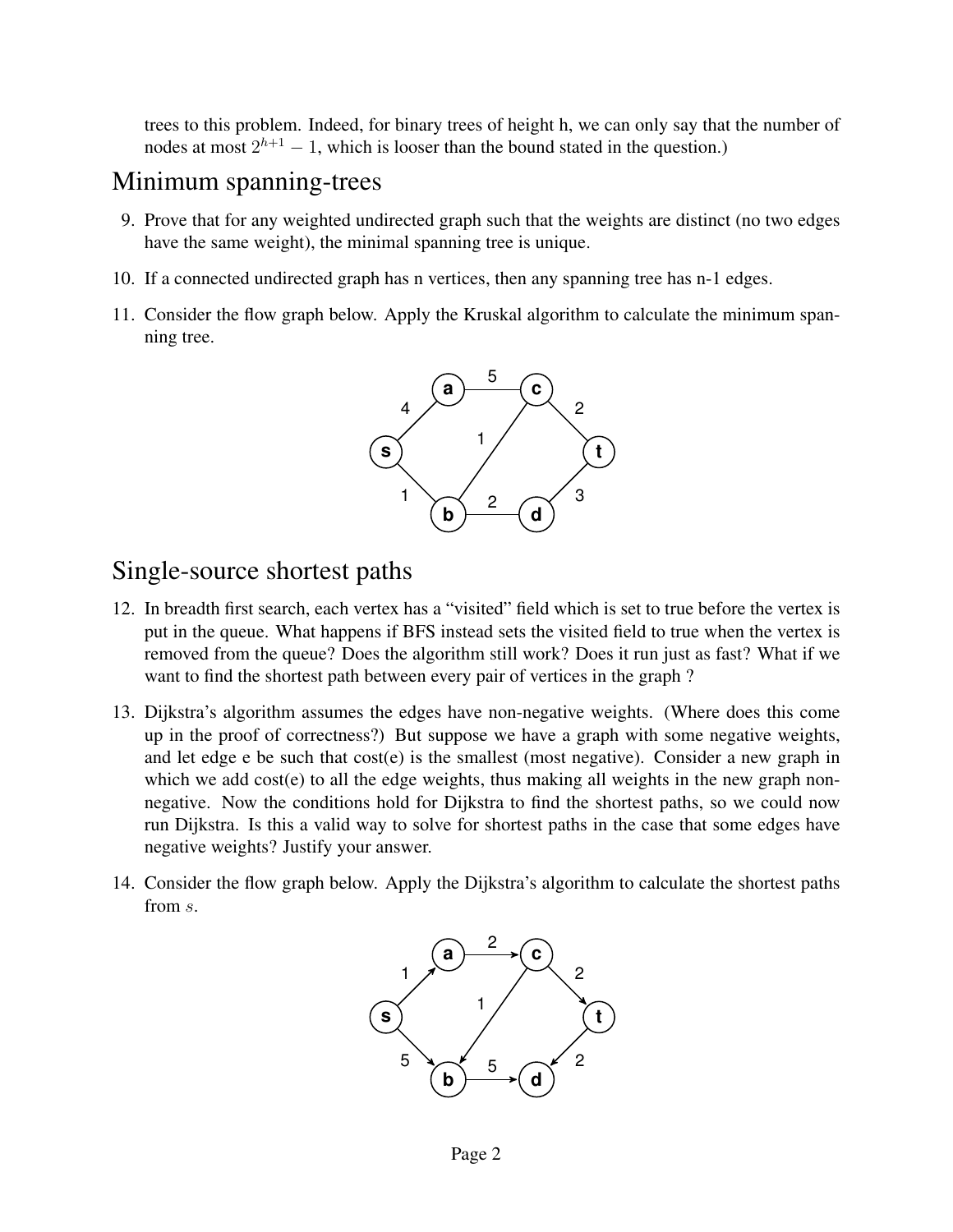# Bipartite graphs

|            | A's preferences                   | В | B's preferences                |
|------------|-----------------------------------|---|--------------------------------|
| $\alpha_1$ | $\beta_1, \, \beta_2, \, \beta_3$ |   | $\alpha_3, \alpha_1, \alpha_2$ |
| $\alpha$   | $\beta_1, \, \beta_2, \, \beta_3$ |   | $\alpha_1, \alpha_3, \alpha_2$ |
| Œз         |                                   |   | $\alpha_3, \alpha_2, \alpha_1$ |

15. Given the preferences shown here, use the Gale-Shapley algorithm to find a stable matching.

16. Consider an instance of the stable matching problem in which, for all  $\alpha \in A$ ,  $\alpha$ 's first choice is  $\beta$  if and only if  $\beta$ 's first choice is  $\alpha$ . In this case, there is only one stable matching. Why?

## Flow networks

- 17. Suppose the capacities in a network flow are not integers. How would this change the O( ) runtime of the Ford Fulkerson algorithm? Does the algorithm terminate?
- 18. Consider the flow graph below. Apply the Ford-Fulkerson algorithm to calculate the maximum flow.



# Dynamic programming

19. The Coin Row Problem: Suppose you have a row of coins with values that are positive integers  $c_1, \dots, c_n$ . These values might not be distinct. Your task is to pick up coins have as much total value as possible, subject to the constraint that you don't ever pick up two coins that lie beside each other. How would you solve this using dynamic programming?

Solve the problem for coins with values  $c_1$  to  $c_6$  as follows:  $(5, 1, 2, 10, 6, 2)$ .

20. The Coin Change Problem: Suppose we have m types of coins with values  $c_1 < c_2 < \cdots c_m$ (e.g. in the case of pennies, nickels, dimes, ... we would have  $c_1 = 1$ ,  $c_2 = 5$ ,  $c_3 = 10$ ,  $\cdots$ ). Let  $f(n)$  be the minimum number of coins whose values add up to exactly n. Write a recurrence for  $f(n)$  in terms of the values of the coins. You may use as many of each type of coin as you wish.

As an example, suppose the coin values  $c_1$ ,  $c_2$ , and  $c_3$  are 1, 3, 4. Solve the problem for  $n = 6$ using dynamic programming.